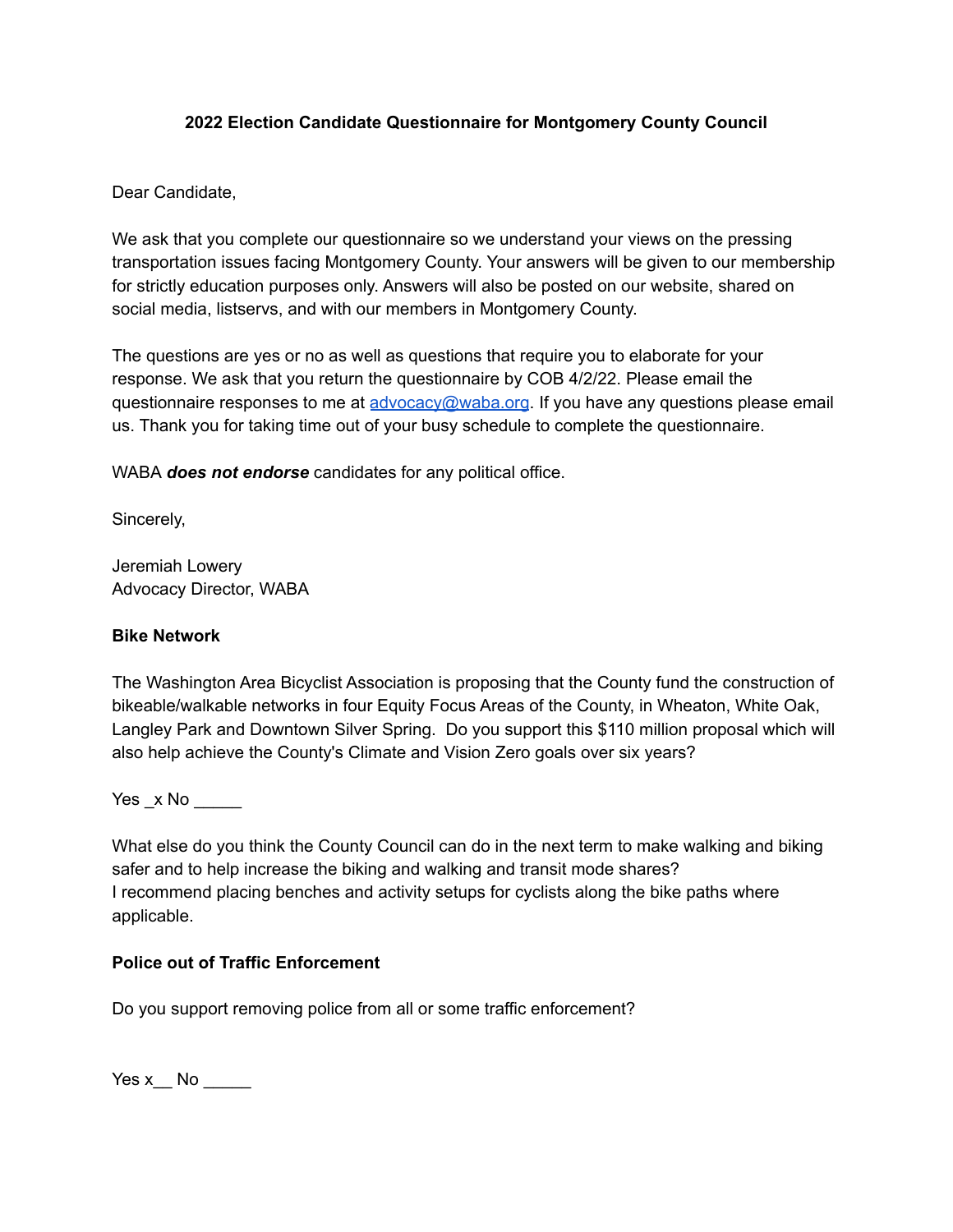How will you balance the need for traffic enforcement and equity while in office? **I will examine the budget and work in the areas of greatest need. Some enforcement can be done by crossing guards and traffic controls.**

## **Trails - repaving**

Do you support fully funding the budget request of the Parks Department to include monies for repaving the Sligo, Rock Creek and Capital Crescent Trails?

Yes x\_ No \_\_\_\_\_

## **Tunnel**

Do you support funding the \$55m project for this important regional trail connection through downtown Bethesda?

 $Yes_x No$ 

Do you support funding that will complete construction of the project within the current FY 23-28 CIP period or sooner/later?

 $Yes_x No$ 

## **270 widening**

Do you support or oppose the proposal to widen parts of I-495 and I-270 to add four express toll lanes?

Yes No x

Why or why not? And how would you show that support or opposition. Do you support other new highways or road expansions? Oppose widening. Recommend BRT and possibly a BRT on rt 495 during peak hours. The stops would need to be set up at major hubs.

## **Vision Zero**

Vision Zero - is it working and if not, what needs to be done by the County to achieve the goal of zero deaths due to traffic crashes? What would you do to work with the State Highway Administration to achieve true Vision Zero?